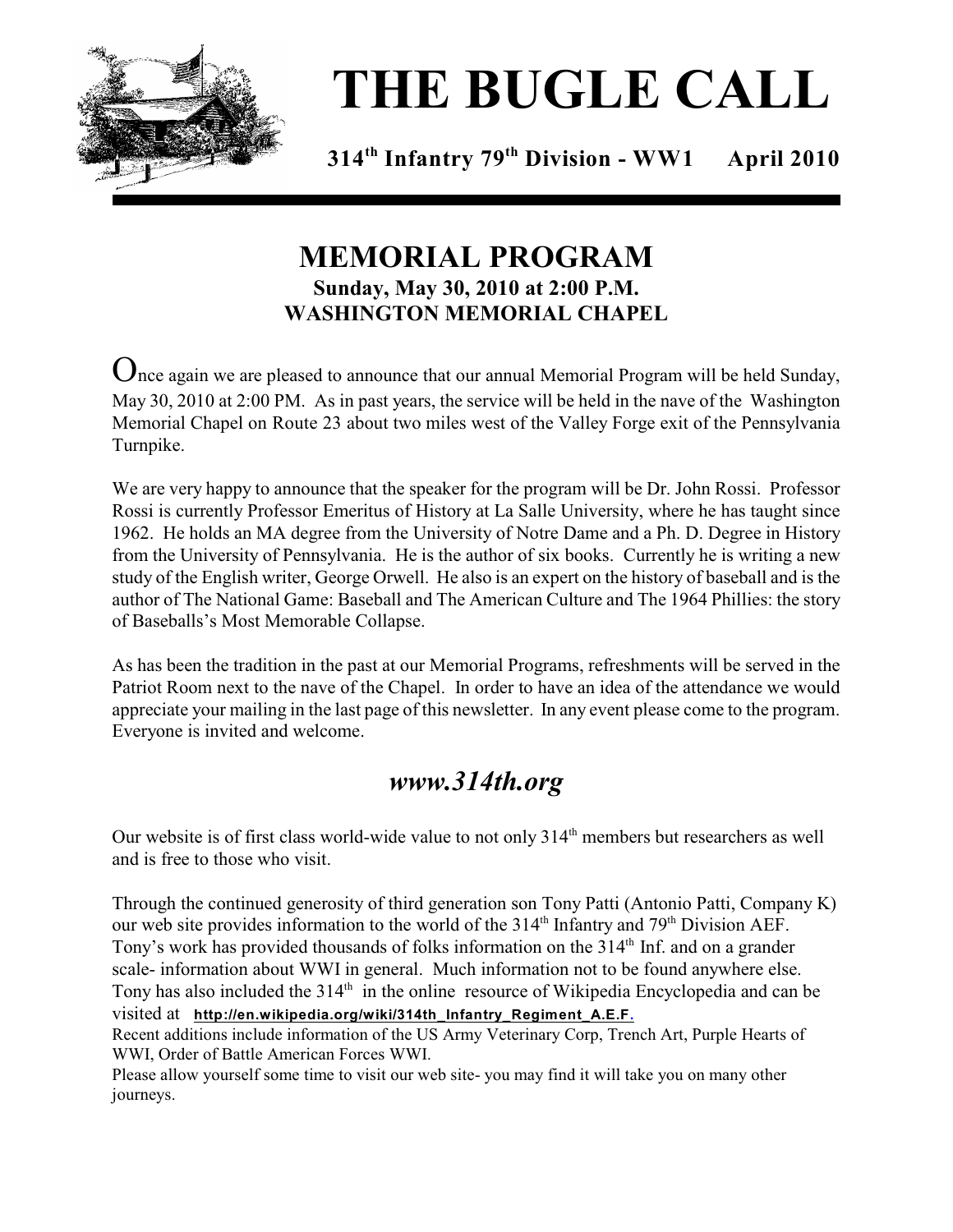#### *News from the Trenches*

John H. Shetler, President - Descendants and Friends of the 314th

On February 16, 2010 the Descendants and Friends received word that the Army Heritage and Education Center at Carlisle, PA. no longer has the room or financial resources to accept the cabin. AHEC's primary concern is that they continue their current building expansion project.

Upon receipt of this news, the 314th contacted the US Army Center of Military History (CMH), Ft. McNair and the National Museum United States Army. (NMUSA), Ft. Belvoir to see if there was an interest in the cabin and collection. The National Museum is still in the beginning phases of construction and dependant on the CMH and the Collections Branch of the Army Museum system to acquire, process, and store objects identified as candidates for NMUSA exhibits. Preliminary contacts and replies have all been positive. At the present time both the (WMC) Washington Memorial Chapel Vestry and the  $314<sup>th</sup>$  are waiting on a more finalized plan from the army.

The 314<sup>th</sup> Collection is still at AHEC in protected storage but has not been officially gifted by the WMC Vestry and the  $314<sup>th</sup>$  Memorial Committee. AHEC has offered to return the  $314<sup>th</sup>$ Collection.

Our legal counsel, Mr. Taras Wochok Esq., has been working with WMC legal Mr. Michael Dinney Eq. and the WMC Vestry. At the present time both the 314<sup>th</sup> and the WMC have agreed to file a joint petition to the Montgomery County Orphans Court to release the cabin and collection to the US Army as a gift. This is a necessary step in the legal transfer process.

If the army cannot accept the cabin, the WMC Vestry is looking at continued use of the cabin to include 314th artifacts *and* artifacts recently discovered in Valley Forge Park. The 314<sup>th</sup> Memorial Committee and Board of Directors appreciate the efforts of the WMC however, concern has been raised that the cabin is in much need of repair, maintenance, and security measures.

Our Treasurer, Ray Jude Paski reported a balance in our general fund of \$13,072.60 as of 3/7/2010.

Thomas Timoney Esq. our resident legal counsel reported a balance of \$29,280.09 in our cabin move and preservation fund as of 2/26/2010.

If interested in making a contribution to the Cabin Moving and Preservation Fund, please see the last page of this Newsletter. Thank you!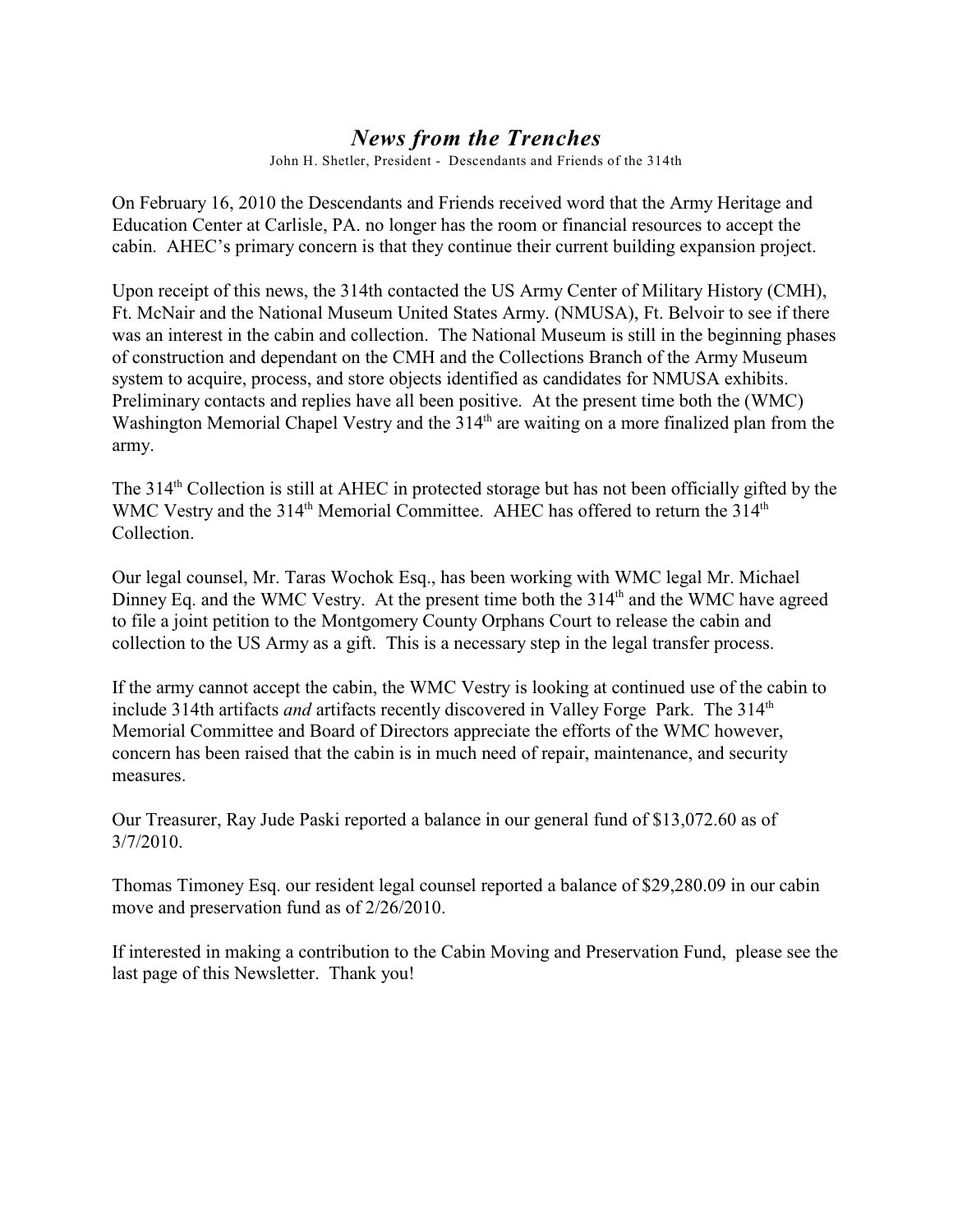#### *Trip to France Planned*

As the centennial of World War I approaches, many Americans are reading about the "war to end all wars" and researching the sacrifices of their relatives on the battlefields of France. For those who want to learn more, the Woodrow Wilson Presidential Library of Staunton, Virginia, offers an eight-day comprehensive tour of the greatest American battle of that conflict – the Meuse-Argonne Offensive near Verdun. The tour will also visit Reims, Versailles and Paris. The tour takes place October 12-19, 2010 (8 days/7 nights). Leading the tour is Professor Edward Lengel of the University of Virginia, author of the award winning history of the Meuse-Argonne Offensive, *To Conquer Hell*. Members of the 314<sup>th</sup> D and F will remember That Professor Lengele was the speaker at our 2009 Memorial Service.

Interested persons may obtain more information and applications by contacting:

#### **Bill Walker, Senior Consultant, Wilson Presidential Library (540) 851-0211**

or **Shenandoah Tours, Inc. Attn: Steve Everidge P. O. Box 2066 Staunton, VA 24402-2066**

#### *From the Archives*

From the pages of -THE LORRAINE CROSS- 79th Division newspaper.

We suggest that a Division Cheer Leader be appointed. We nominate "Slim Kellum". Let it be his job to teach the yells. We are strong for the following: Cooties--hardtack--shot and shell! Seventy-niners ---Give 'em hell!

Says Basil, the Belligerent Buck: "Cooties have helped me in my history studies at Lorraine Cross High School.

For instance, I know now why Bonaparte always has his hand in the front of his shirt"

**COOTIES** (to the tune of "Smiles")

> There are cooties that crawl around the ankles. There are cooties that crawl around the knee. There are cooties that keep the soldiers wondering Where they are that they can never see. There are cooties that cause some awful scratching That make a doughboy mad as he can be But the cooties that I had in the trenches Are the cooties that appeal to me.

Parody by Pvt. 1st Cl. Ralph A. Downey, Co. I, 316th Infantry, Lititz, PA

Editors Note: For the younger generation. What is a cootie?: A small bug-like creature that attaches itself to the skin or hair creating an itching sensation.